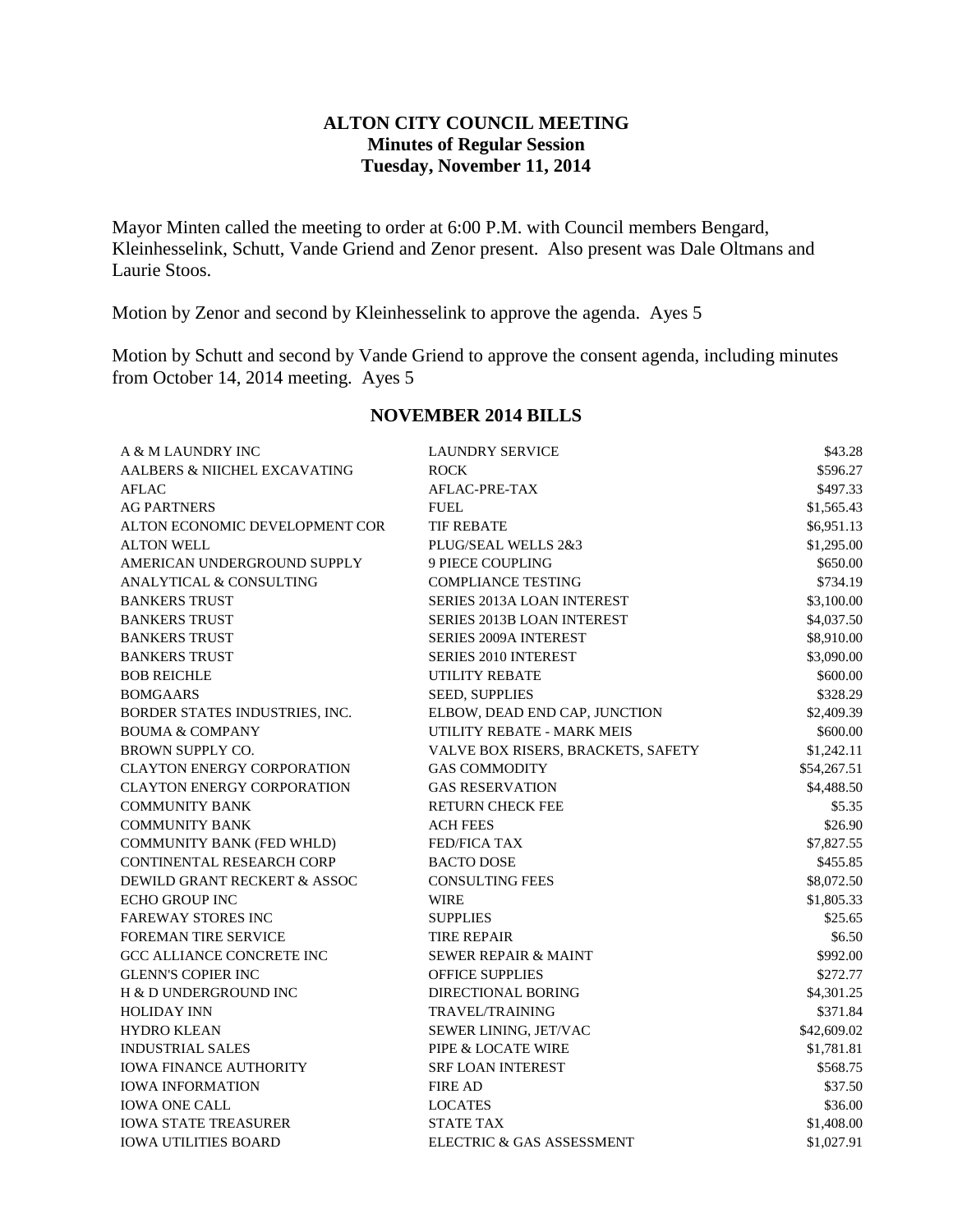| <b>IPERS COLLECTIONS</b>              | <b>IPERS</b>                       | \$4,942.03   |
|---------------------------------------|------------------------------------|--------------|
| KRIZ-DAVIS CO.                        | <b>WIRE</b>                        | \$3,041.48   |
| MARVS OUTDOOR POWER & EQUIP.          | <b>POWER BLOWER</b>                | \$159.99     |
| <b>MBMECA</b>                         | ELECTRIC TRANSMISSION              | \$6,666.56   |
| MCMULLEN, JESSICA                     | UTILITY DEPOSIT REFUND             | \$11.10      |
| MIDAMERICAN ENERGY                    | <b>LIGHTS</b>                      | \$131.32     |
| <b>MIKES WELDING &amp; REPAIR</b>     | PICNIC TABLES, SUPPLIES            | \$665.70     |
| <b>MISSOURI RIVER ENERGY SERVICES</b> | <b>ELECTRIC</b>                    | \$51,166.57  |
| <b>MOUW MOTOR</b>                     | BATTERY, MAINTENANCE               | \$176.10     |
| <b>MUNICIPAL UTIL-BILLS</b>           | <b>UTILITIES</b>                   | \$1,014.60   |
| <b>NAPA</b>                           | <b>OIL FILTER</b>                  | \$15.54      |
| NEAL CHASE LUMBER CO                  | PRESSURE WASHER, SUPPLIES, TRIMMER | \$1,579.54   |
| NOTEBOOM ELECTRIC                     | <b>GALVANIZED CHANNEL</b>          | \$24.10      |
| ORANGE CITY MUNICIPAL UTILITIES       | <b>BULK WATER</b>                  | \$8,291.71   |
| <b>ORANGE CITY SANITATION</b>         | <b>GARBAGE HAULING</b>             | \$6,531.57   |
| PAYROLL CHECKS                        | PAYROLL CHECKS ON 10/31/2014       | 25,523.14    |
| PIZZA RANCH                           | MEETING EXPENSE                    | \$44.98      |
| PLUIM PUBLISHING CO., INC.            | <b>FIRE AD</b>                     | \$70.25      |
| R & J WELDING AND DESIGN              | <b>REPAIRS</b>                     | \$46.55      |
| RICH VAN KLOMPENBURG                  | <b>GAS REBATE</b>                  | \$325.00     |
| SIOUX COUNTY RECORDER                 | RES 14-25, 14-27 ORD 713           | \$65.00      |
| <b>SIOUXLAND PRESS</b>                | <b>PUBLICATIONS</b>                | \$392.93     |
| SIOUXLAND PROPANE CO                  | <b>BALL JOINTS</b>                 | \$59.00      |
| STOOS, LAURIE                         | <b>MILEAGE</b>                     | \$275.72     |
| TENNANT SALES & SERVICE CO            | <b>SEAL</b>                        | \$52.95      |
| <b>TREASURER - STATE OF IOWA</b>      | <b>SALES TAX</b>                   | \$2,688.00   |
| TRITECH EMERGENCY SYSTEMS INC         | <b>RESCUE BILLING</b>              | \$55.00      |
| <b>U S CELLULAR</b>                   | <b>CELL PHONES</b>                 | \$216.36     |
| <b>USA BLUE BOOK</b>                  | <b>EQUIPMENT</b>                   | \$285.85     |
| UTILITY SAFETY & DESIGN               | <b>ODORANT</b>                     | \$1,162.64   |
| VAN MAANEN'S RADIO SHACK              | <b>COMPUTER MAINTENANCE</b>        | \$170.00     |
| <b>VANDER HAAGS</b>                   | 2007 DUMP TRUCK                    | \$32,075.00  |
| VILLA, BELINDA                        | UTILITY DEPOSIT REFUND             | \$82.62      |
| <b>VISA</b>                           | <b>LEVELER</b>                     | \$2,802.10   |
| WATTERSON, ALEX                       | UTILITY DEPOSIT REFUND             | \$10.58      |
| WELLMARK                              | <b>GROUP INSURANCE</b>             | \$7,494.81   |
| WESCO DISTRIBUTION, INC.              | WIRE, TRANSFORMER, BOX PAD         | \$34,544.93  |
| WEST IOWA TELEPHONE                   | TELEPHONE, INTERNET, FAX           | \$545.46     |
| <b>TOTAL</b>                          |                                    | \$360,445.19 |

| <b>GENERAL FUND</b>           | 22,394.00   |
|-------------------------------|-------------|
| <b>ROAD USE TAX FUND</b>      | 5,183.66    |
| <b>EMPLOYEE BENEFITS FUND</b> | 2,080.39    |
| TIF - FVM2-1 FUND             | 6.951.13    |
| <b>DEBT SERVICE FUND</b>      | 19,137.50   |
| CAPITAL EQUIPMENT FUND FUND   | 32,075.00   |
| <b>CAPITAL - STREETS FUND</b> | 6,007.60    |
| <b>WATER FUND</b>             | 21,275.05   |
| <b>SEWER FUND</b>             | 53,689.54   |
| <b>ELECTRIC FUND</b>          | 123,284.22  |
| <b>GAS FUND</b>               | 68, 361. 75 |
|                               |             |

**Sioux County Bike Trails:** Ken Kroon updated the Council on the progress the Sioux County Trails Committee has made with marking bike routes with signs. The committee is beginning a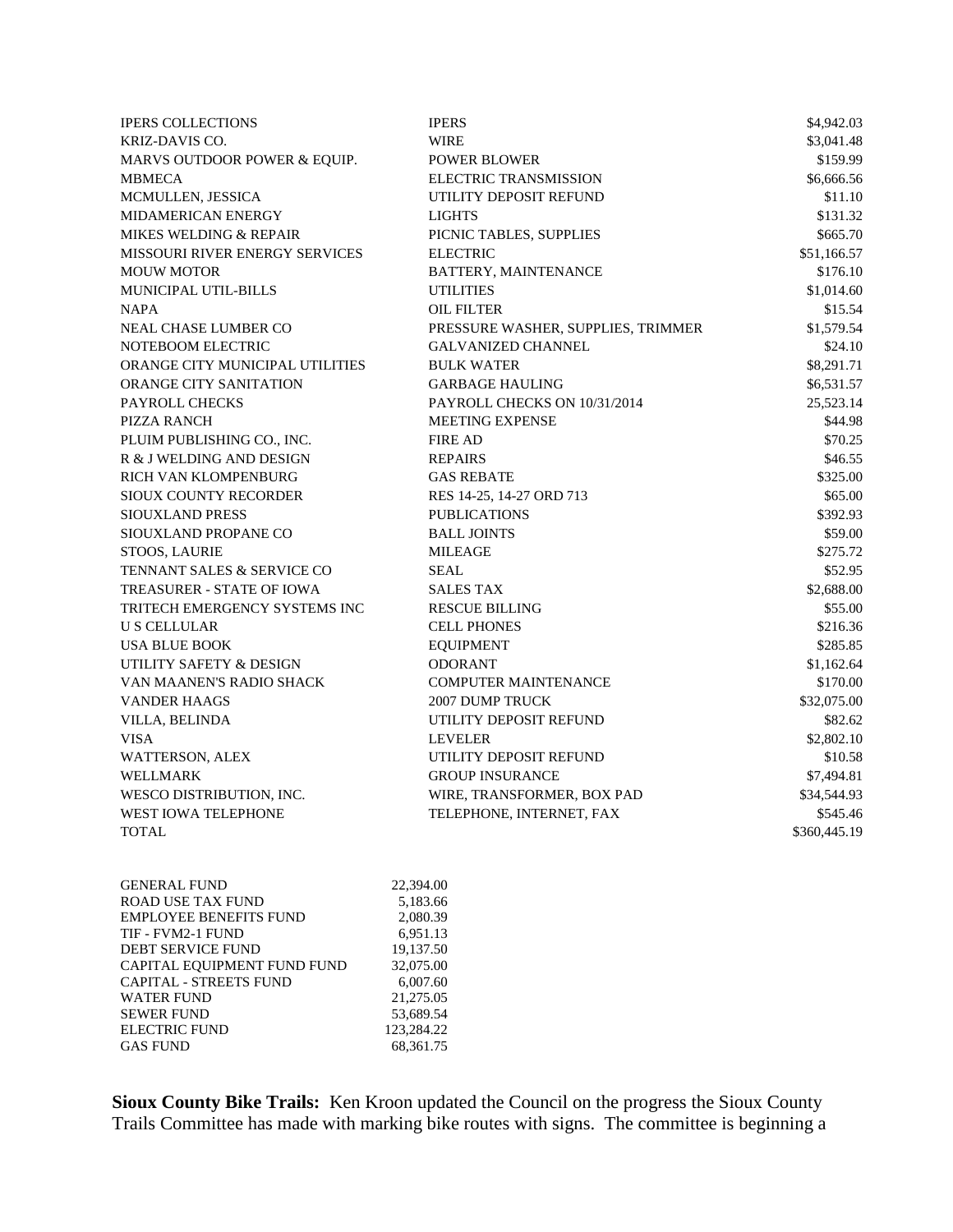fundraising campaign in an effort to raise and additional \$7,000 to purchase the remaining signs needed to complete the first phase.

**Annual Finance Report:** Oltmans presented to the Council the Annual Finance Report for fiscal year 2013-2014.

Motion by Kleinhesselink and second by Vande Griend to approve the Fiscal Year 2013-2014 Annual Finance Report. Ayes 5

### **Transfer of Funds:**

**RESOLUTION 14-32 "A RESOLUTION OF THE CITY COUNCIL OF ALTON, IOWA TRANSFERRING FUNDS FROM THE TIF FAIR VIEW MEADOWS 1ST ADDITION HOUSING FUND FOR DEBT REPAYMENT"** was introduced and moved for adoption by Council Member Kleinhesselink. Vande Griend seconded the motion to adopt.

Upon roll call vote, the following was recorded: Ayes: Bengard, Kleinhesselink, Schutt, Vande Griend and Zenor Nays: None

Whereupon the Mayor declared the Resolution duly adopted.

### **RESOLUTION 14-33 "A RESOLUTION OF THE CITY COUNCIL OF ALTON, IOWA TRANSFERRING FUNDS FROM THE TIF FAIR VIEW MEADOWS 2nd ADDITION PHASE 1 HOUSING FUND FOR DEBT REPAYMENT"** was introduced and moved for adoption by Council Member Bengard. Zenor seconded the motion to adopt.

Upon roll call vote, the following was recorded: Ayes: Bengard, Kleinhesselink, Schutt, Vande Griend and Zenor Nays: None

Whereupon the Mayor declared the Resolution duly adopted.

### **RESOLUTION 14-34"A RESOLUTION OF THE CITY COUNCIL OF ALTON, IOWA TRANSFERRING FUNDS FROM THE TIF INDUSTRIAL PARK FUND"** was introduced and moved for adoption by Council Member Zenor. Schutt seconded the motion to adopt.

Upon roll call vote, the following was recorded: Ayes: Bengard, Kleinhesselink, Schutt, Vande Griend and Zenor Nays: None

Whereupon the Mayor declared the Resolution duly adopted.

# **2013 TIF Debt Certification:**

Oltmans presented the Council with copies of the 2014 Certification of Debt for Urban Renewal District 1, District 4, and District FVM 2<sup>nd</sup> Addition Phase 1.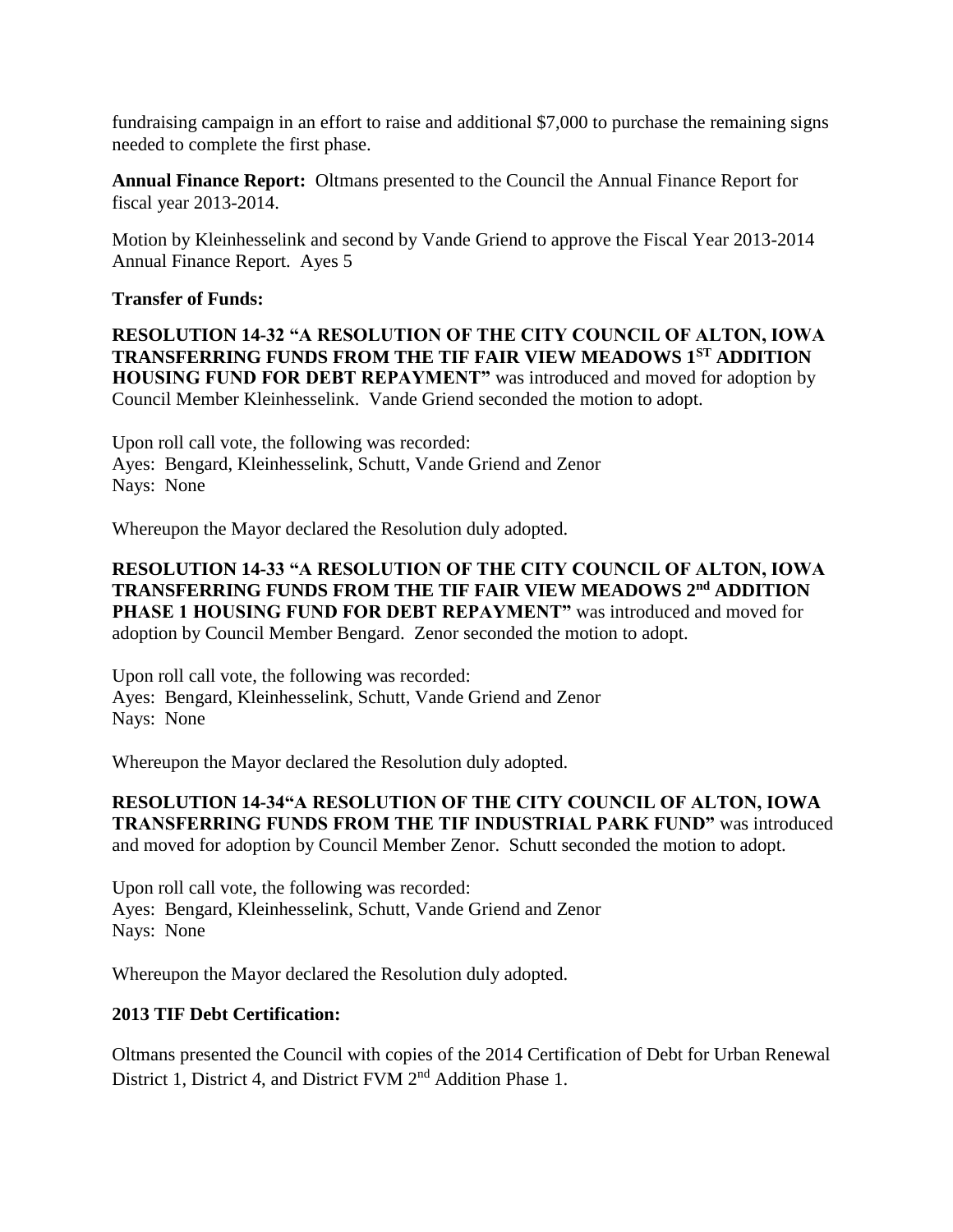Motion by Kleinhesselink and second by Vande Griend to approve Urban Renewal District 1 2014 Debt Certification. Ayes 5

Motion by Bengard and second by Zenor to approve Urban Renewal District 4 2014 Debt Certification. Ayes 5

Motion by Schutt and second by Vande Griend to approve Urban Renewal District FVM 2<sup>nd</sup> Addition Phase 1 2014 Debt Certification. Ayes 5

# **Urban Renewal Annual Report:**

The Council reviewed the Urban Renewal Annual Report for the Fiscal Year 2013-2014.

Motion by Bengard and second by Schutt to approve the Urban Renewal Annual Report for the Fiscal Year 2013-2014. Ayes 5

**Liquor License:** Double D submitted a request for renewal of their liquor license with outdoor service and Sunday sales.

Motion by Zenor and second by Bengard to approve the liquor license with outdoor service and Sunday sales for Double D. Ayes 5

**Building Lease:** Oltmans received the new building lease from Frank Van Es. There were no changes to the terms of the lease.

Motion by Bengard and second by Kleinhesselink to accept the lease contract with Frank Van Es for storage building. Ayes 5

#### **Personnel:**

**RESOLUTION 14-31 "A RESOLUTION OF THE CITY COUNCIL OF ALTON, IOWA, SETTING SALARIES AND WAGES FOR APPOINTED OFFICERS AND EMPLOYEES OF THE CITY FOR FISCAL YEAR 2014-2015"** was introduced and moved for adoption by Council Member Schutt. Bengard seconded the motion to adopt.

Upon roll call vote, the following was recorded: Ayes: Bengard, Kleinhesselink, Schutt, Vande Griend and Zenor Nays: None

Whereupon the Mayor declared the Resolution duly adopted.

**Communications Tower Lease:** Oltmans was contacted by SBA Communications Corporation with a request to extend the current lease of the communications tower with incremental increases for 65 years. It was the consensus of the Council to stay in current lease and not extend the terms.

**Principal Financial Group:** The City received shares of Principal Financial Group's common stock when the company provided the City with health insurance.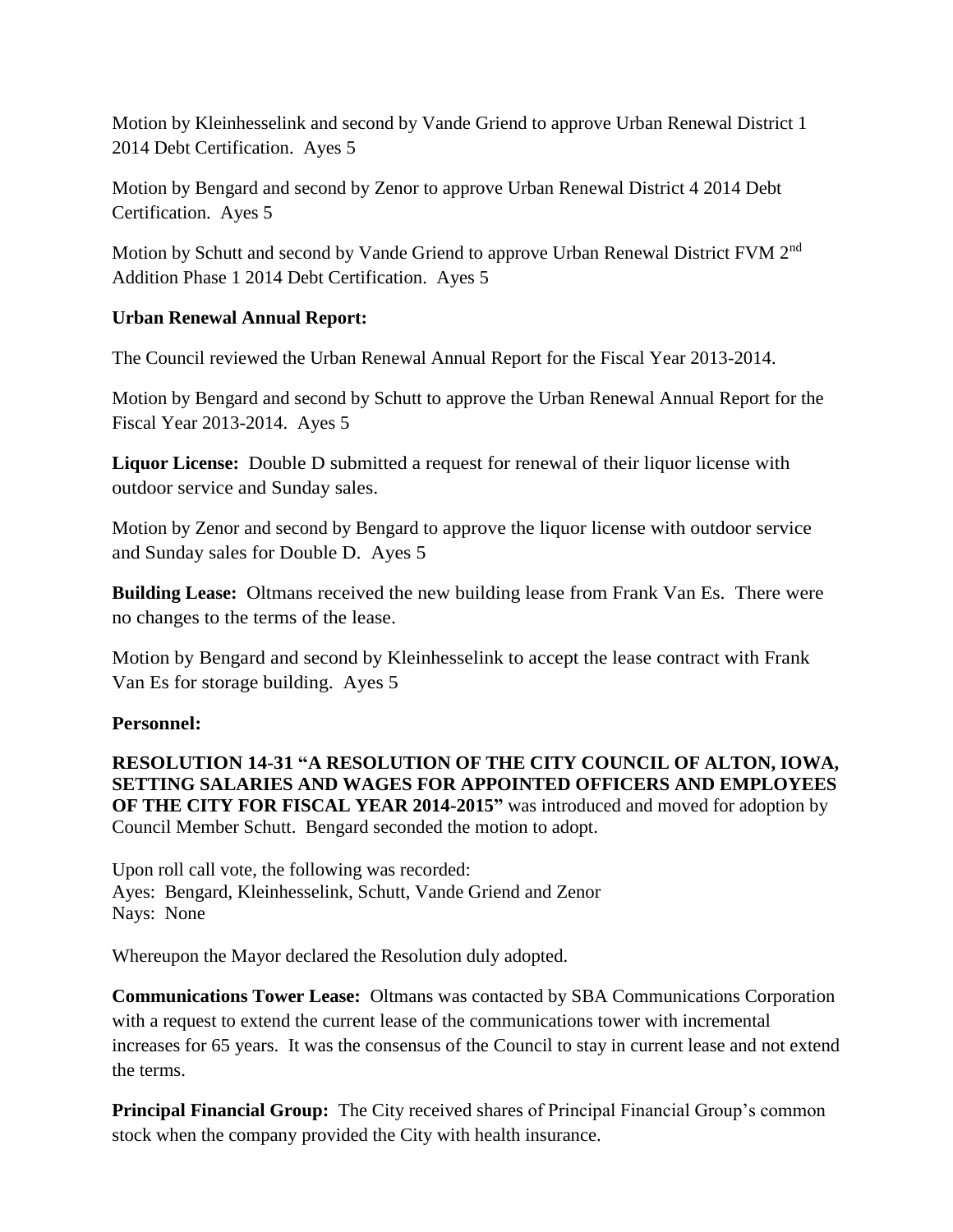Motion by Schutt and second by Bengard to sell the City's shares of common stock in Principal Financial Group. Ayes 5

# **Utilities:**

# **Wastewater Rates**

**ORDINANCE 714 "AN ORDINANCE AMENDING THE CODE OF ORDINANCES OF THE CITY OF ALTON, IOWA 2002 BY AMENDING PROVISIONS PERTAINING TO THE MUNICIPAL SANITARY SEWER UTILITY RATES"** was introduced and moved for adoption by Council Member Bengard. Zenor seconded the motion. The Mayor put the question upon the motion, and the roll being called, the vote thereon was as follows:

Ayes: Bengard, Kleinhesselink, Schutt, Vande Griend and Zenor Nays: None

Whereupon the Mayor declared the motion carried and said proposed ordinance was given first vote for passage and placed on file before the Council for the second time.

# **Natural Gas Purchase Update**

Oltmans updated the Council on the City's forward purchase of natural gas, and purchases of natural gas injected into storage. The City has purchase approximately 60% of the natural gas needed in the winter months, based on the previous three years history. Oltmans also presented information on the recent history of natural gas prices.

# **Streets:**

# **Street Repair & Replacement Plan Update**

Oltmans updated the Council on the possibility for a grant administered by Northwest Iowa Planning & Development for proposed work to be done on East Division St. He also updated them on discussions with Piper Jaffray, the City's financial advisor, and the costs to bond for street repairs. It was the consensus of the Council to authorize Oltmans to start working on the bond process for \$400,000 over a 20 year period.

# **Financing Projects**

Oltmans informed the Council the 1975 dump truck used for snow removal and hauling has stopped working. Oltmans along with Herda and Albers have researched new dump trucks. They were able to find a used dump truck at Vander Haag Inc. out of Spencer.

Motion by Kleinhesselink and second by Zenor to approve the purchase of a 2007 dump truck from Vander Haag Inc. for \$32,900. Ayes 5

The Council also discussed the purchase of a salt box to help with sanding parking lots and sidewalks. It was the consensus of the Council to look at it during budget time for next year.